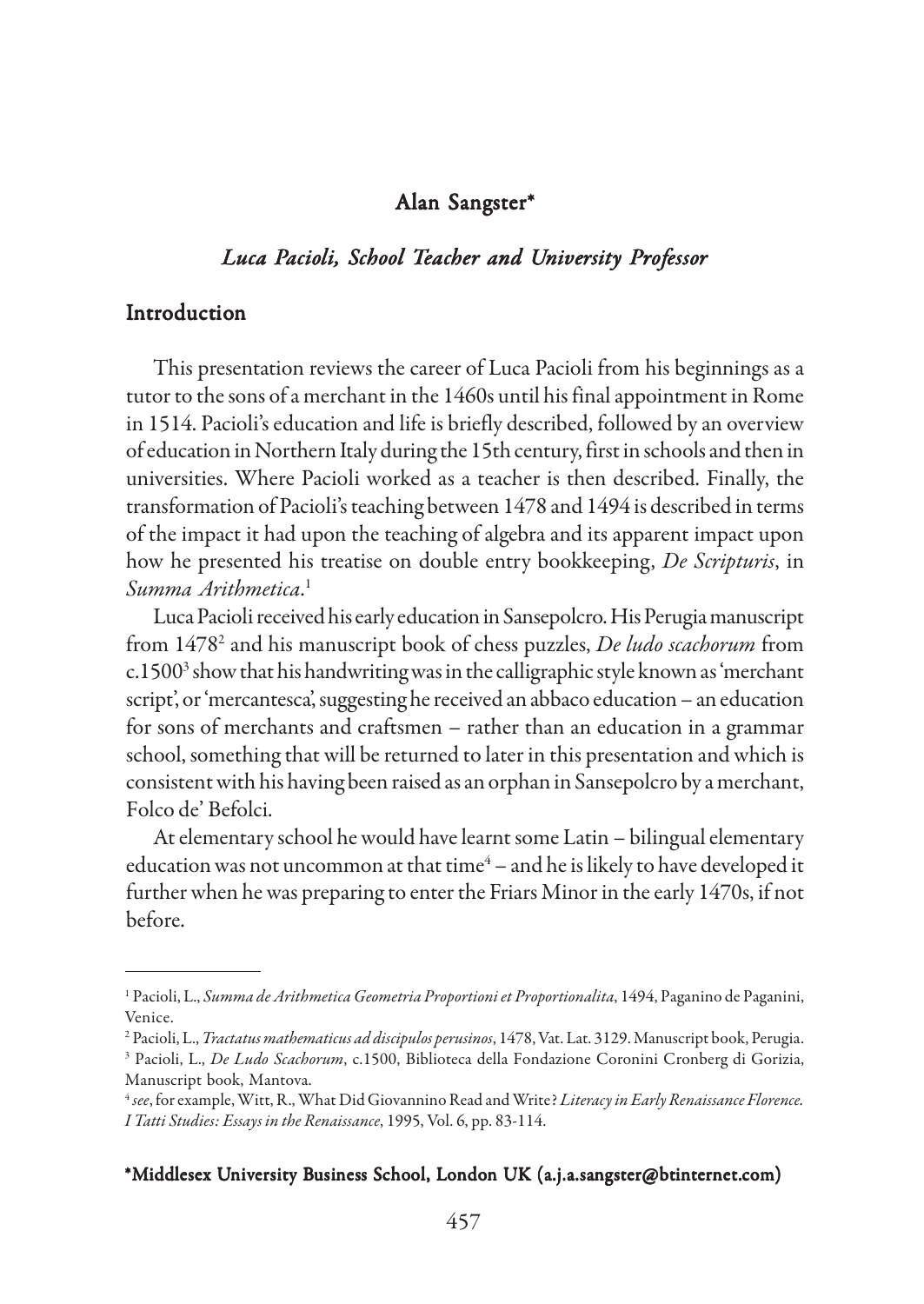This is important in any consideration of Pacioli's career, and he must have been fluent in Latin long before he compiled *Summa Arithmetica*: teaching in universities at that time was in Latin – *"all lectures, disputations, and texts were in Latin."*<sup>5</sup>

Pacioli's first job outside Sansepolcro was for a Venetian merchant, Ser Antonio Rompiasi, in 1464, initially as company for the merchant's three children but, subsequently, as the merchant's assistant. At that time. Pacioli was 16 or 17 years old. He dedicated his first book on arithmetic and algebra to the sons of Rompiasi in  $1470,^6$  which suggests that he was more than simply a companion to them. However, given his age, Pacioli would not have acted as their 'magister' (teacher) in his early years in Venice. Instead, he most likely acted in the role of a 'ripetitore', someone who either assisted a magister in his school or coached wealthy children at home: *"[e]ven if a noble father could not afford the exclusive services of a master for his children, he might be able to hire a ripetitore at nominal cost to coach them… Poor university students some times supported themselves this way."7* In support of this hypothesis, it is known that during this period Pacioli attended public lectures at the Scuola di Rialto, a university in all but name.<sup>8</sup>

Another point worth noting concerning Rompiasi and relevant to Pacioli's writing is that Rompiasi was most likely also a notary: the title 'ser' being ascribed at that time to notaries and clerics<sup>9</sup>.<sup>10</sup> Notaries had to be skilled in Latin and being a notary was the most common qualification of teachers of grammar at that time $11$ and, even if he did not practice as a teacher, it is quite possible that Rompiasi helped Pacioli to improve his Latin beyond the level typical of an abbaco education.

<sup>5</sup> D'Elia, A.F., The Renaissance University, *International Journal of the Classical Tradition*, 2005, Vol. 12, No. 2, pp. 269-277 (p.272).

<sup>6</sup> Baldi, B., Fra Luca dal Borgo S. Sepolcro, 1589, c.180r. Republished in Boncompagni, B. (ed.), *Bulletino di bibliographia e di storia delle scienze matematiche e fisiche, Volume XII*, 1879, pp. 421-427; Antinori, C., Introduzione. *Luca Pacioli: De Divina Proportione*. Roma: Istituto Poligrafico e Zecca Dello Stato, 2000, p. 11.

<sup>7</sup> Grendler, P.F., The Organization of Primary and Secondary Education in the Italian Renaissance. *The Catholic Historial Review*, 1985, Vol. 71, No. 2, pp. 185-205 (p. 198).

<sup>&</sup>lt;sup>8</sup> Although there was no university in Venice at that time, the City had pretentions to having its own university and the teaching where Pacioli was appointed (the Scuola di Rialto) was of the topics that would be taught in universities – philosophy, logic, and theology, including algebra and arithmetic [Ross, J. T., Venetian Schools and Teachers Fourteenth to Early Sixteenth Century: A Survey and a Study of Giovanni Battista Egnazio, 1976, *Renaissance Quarterly*, 29(4), Winter, pp. 521–566.]

<sup>9</sup> Rompiasi lived in the Jewish sector of Venice, the Giudecca, and so is not likely to have been a cleric. 10 Witt, ibid., footnote 33 pp. 92-3.

<sup>&</sup>lt;sup>11</sup> Witt, ibid., footnote 20, pp. 89-90.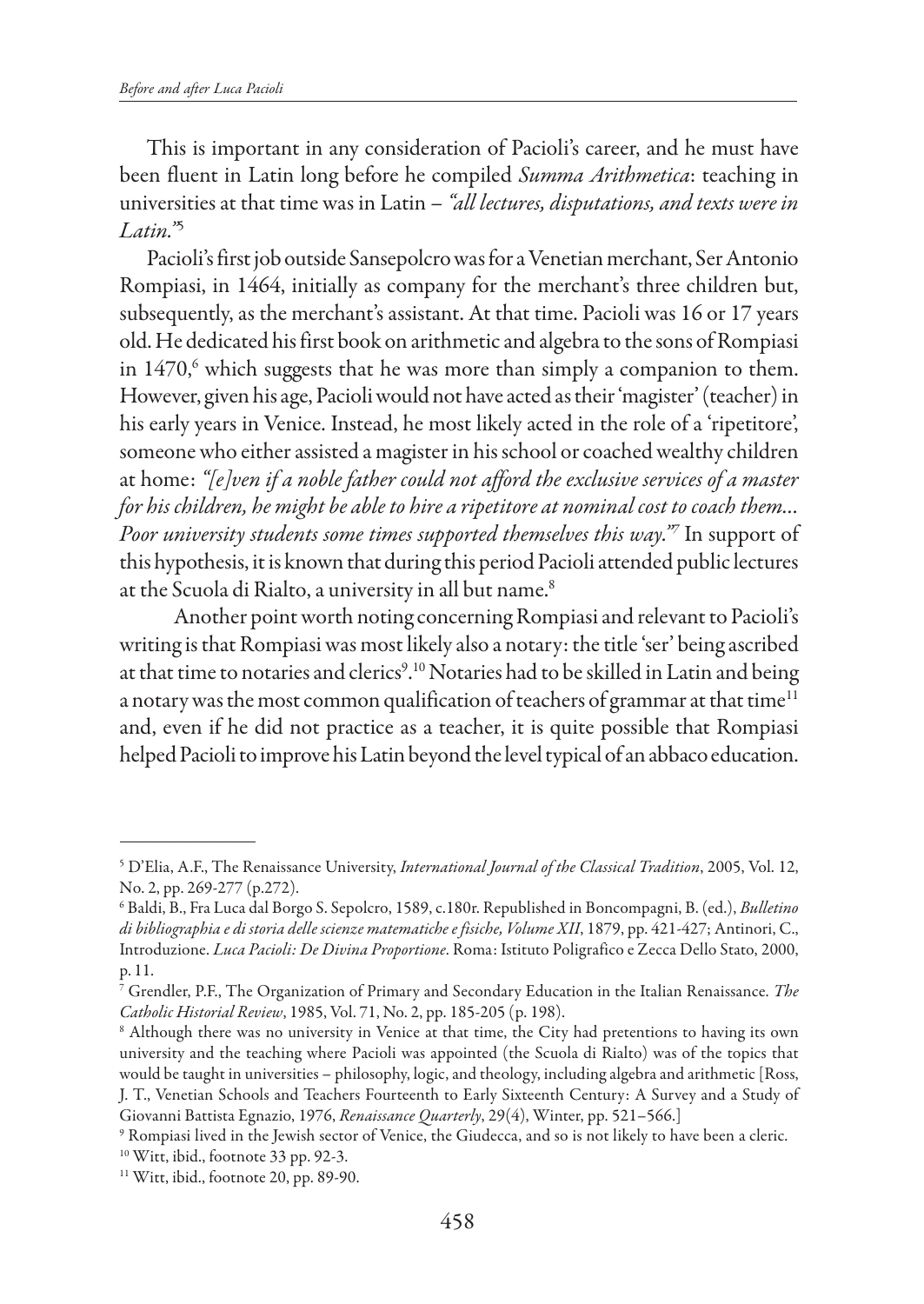During his period in Venice, if not before, Pacioli became acquainted with the leading humanist of his day, Leon Battista Alberti (1404-1472), and became so well acquainted that upon leaving the employ of Ser Antonio Rompiasi in 1470, he spent some time with Alberti in Rome before returning to Sansepolcro. Alberti was one of the leaders of the humanist education movement and promoted the use of the vernacular in order that the maximum number of people could be reached, something Pacioli did consistently in his educational writing.

Many have constructed a plausible picture of the young Pacioli being taught in Sansepolcro by his kinsman Piero dela Francesca.12 This would be consistent with Pacioli having received an abbaco education, for Piero himself wrote an abbaco text from which Pacioli inserted many problems on regular bodies into *Summa Arithmetica*. As an abbaco text, Peiro's *Trattato d'abaco* was neither a work of the grammar school system, nor a work intended for use in universities.

Before and in-between his duties as a Franciscan friar, for 50 years, Pacioli was a peripatetic teacher across much of Northern Italy. He was one of a rare breed: someone who taught at both school and university level<sup>13</sup>. He switched back and forth. He also taught in the workshops of artists and taught painters, architects, and stonemasons,<sup>14</sup> tutored Leonardo da Vinci and Albrecht Dürer,<sup>15</sup> who may have added his own image to the famous painting of Pacioli attributed to Jacopo de' Barberi (who is best known for his acclaimed map of Venice of 1500<sup>16</sup>), perhaps to encourage German patronage of Pacioli's *De Divina Proportione*, published in 1509.

It seems that Pacioli was not concerned with the level at which he taught but, rather, he was motivated to bring improvement in the knowledge and understanding to those who crossed his path, whatever the level.

So, what was this educational system where teachers could switch from school to university and back again?

<sup>12</sup> *see*, for example, Antinori, ibid., p. 11.

<sup>13</sup> Grendler, P.F., *Schooling in Renaissance Italy: Literacy and Learning, 1300- 1600*. Baltimore: The Johns Hopkins University Press, 1989, (p. 28) only identifies two other teachers who taught at both levels.

<sup>14</sup> Camerota, F., Teaching Euclid in a practical context: Linear perspective and practical geometry. *Science & Education*, 2006, Vol. 15 (2-4): pp. 323–334 (p. 327).

<sup>15</sup> Mackinnon, N., The Portrait of Fra Luca Pacioli, *Mathematical Gazette*, 1993, Vol. 77, pp. 130-219; Galitzia, S. F. in conversation, Firenze, June 19, 2011.

<sup>16</sup> *See*, Falchetta, P. *Jacopo de' Barbari e le vedute di Venezia*, Il Tridente/Marsilio Editori, 1997. [Accessed at www.tridente.it on 30 May 2011]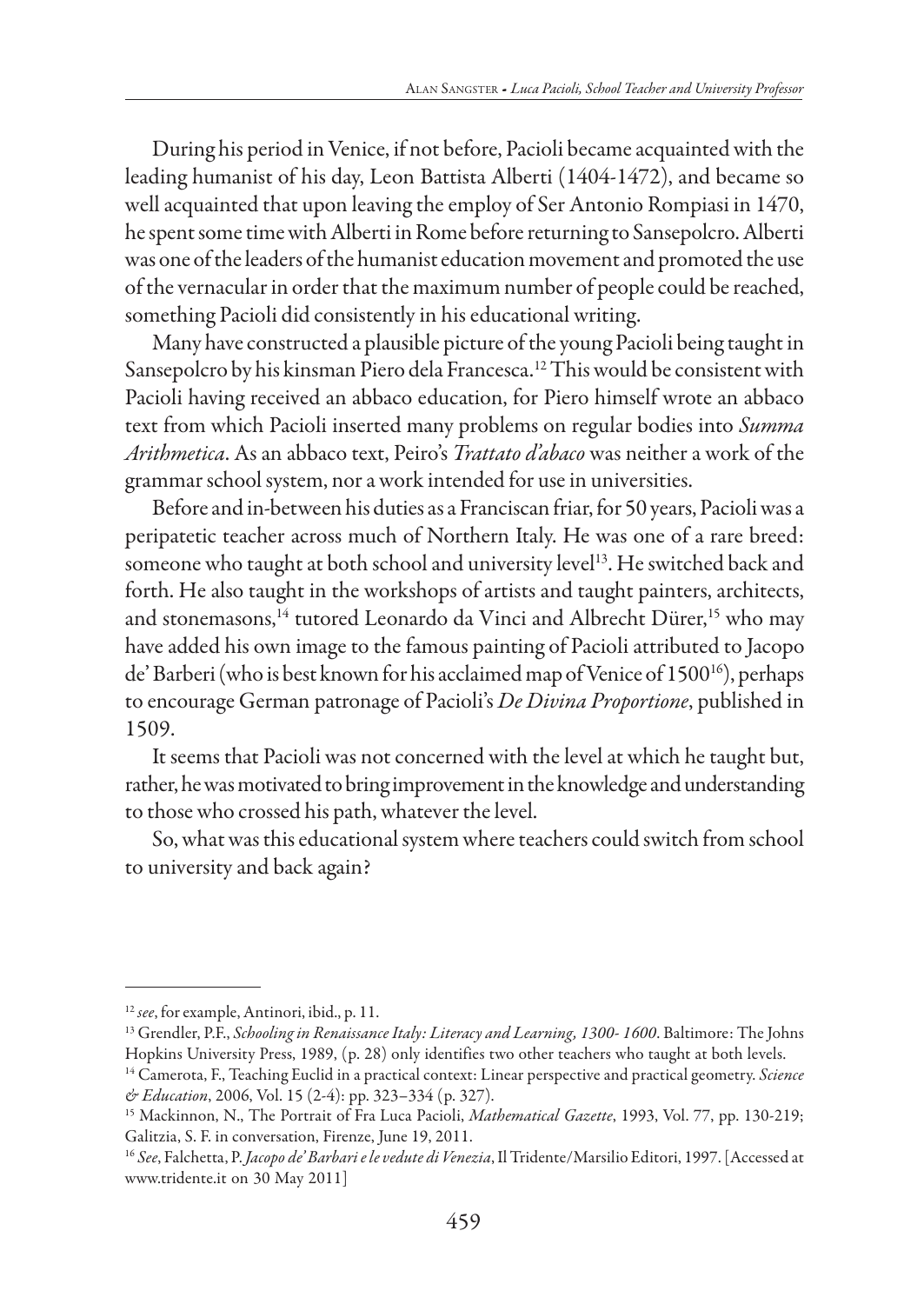## Education in 15<sup>th</sup> century Northern Italy

#### *Schools Schools*

The existing tradition in Northern Italy of *"scholastic education was fundamentally antipathetic to the empirical study of nature or to any real content in education; texts, not genuine subjects in themselves, were the objects of learning."17* Then, in the 15<sup>th</sup> century, a new form of school emerged, one that served the same audience as that served by the scholastic grammar schools, the umanisti schools:

The umanisti school was *"an educator of man, capable of shaping a child's moral character so as not to be preconditioned but free, open in the future to every possible specialization, but before all else humane and whole, with social links to all mankind and endowed with the prerequisites for the mastery of all techniques."*<sup>18</sup>

The change this brought about can be illustrated by reference to how Latin was taught in these two forms of grammar school, typically by teachers qualified as notaries.<sup>19</sup> Pupils in the scholastic grammar schools between the  $13<sup>th</sup>$  and  $15<sup>th</sup>$ centuries learnt Latin in two stages. Firstly according to the word order and syntax of modern Romance languages – medieval Latin or *'ordo naturalis'*. Then, they progressed to the development of an ornamented prose style, *'ordo artificialis'.*

The umanistsi schools continued to teach Latin in two stages, *ordo naturalis* followed by study of stylistic or rhetorical manuals, but the second stage was less concerned with ornamented prose and more directly focused upon *Ciceronianism* – a movement to standardize Latin diction by modelling all prose on the writings of Cicero – and used different manuals from those typically used in the scholastic grammar schools. (Black 2001, p. 9)

By the mid-15<sup>th</sup> century, there were approximately the same number of scholastic schools as there were umanisti schools. In addition, another group of schools had emerged based, many believe, around the early 13<sup>th</sup> century books, *Liber Abaci* and *Practica Geometriae* of Leonardo Pisano, schools of secular learning.20 These vocational 'abbaco' schools were for a different audience – the sons of merchants and craftsmen – and were viewed as providing a practical training for a life as a merchant or as a craftsman; and were also

<sup>17</sup> Black, R., Italian Renaissance Education: Changing Perspectives and Continuing Controversies, *Journal of the History of Ideas*, 1991, Vol. 52, No. 2., pp. 315-334 (p. 317).

<sup>18</sup> Garin, E., Guarino Veronese e la cultura a Ferrara, *Ritratti di umanisti*, 1967, pp. 69-106 (p. 75).

<sup>19</sup> Witt, 1995, ibid., p. 89.

<sup>20</sup> Black, R., *Humanism and education in medieval and Renaissance Italy'*. 2001, Cambridge: Cambridge University Press.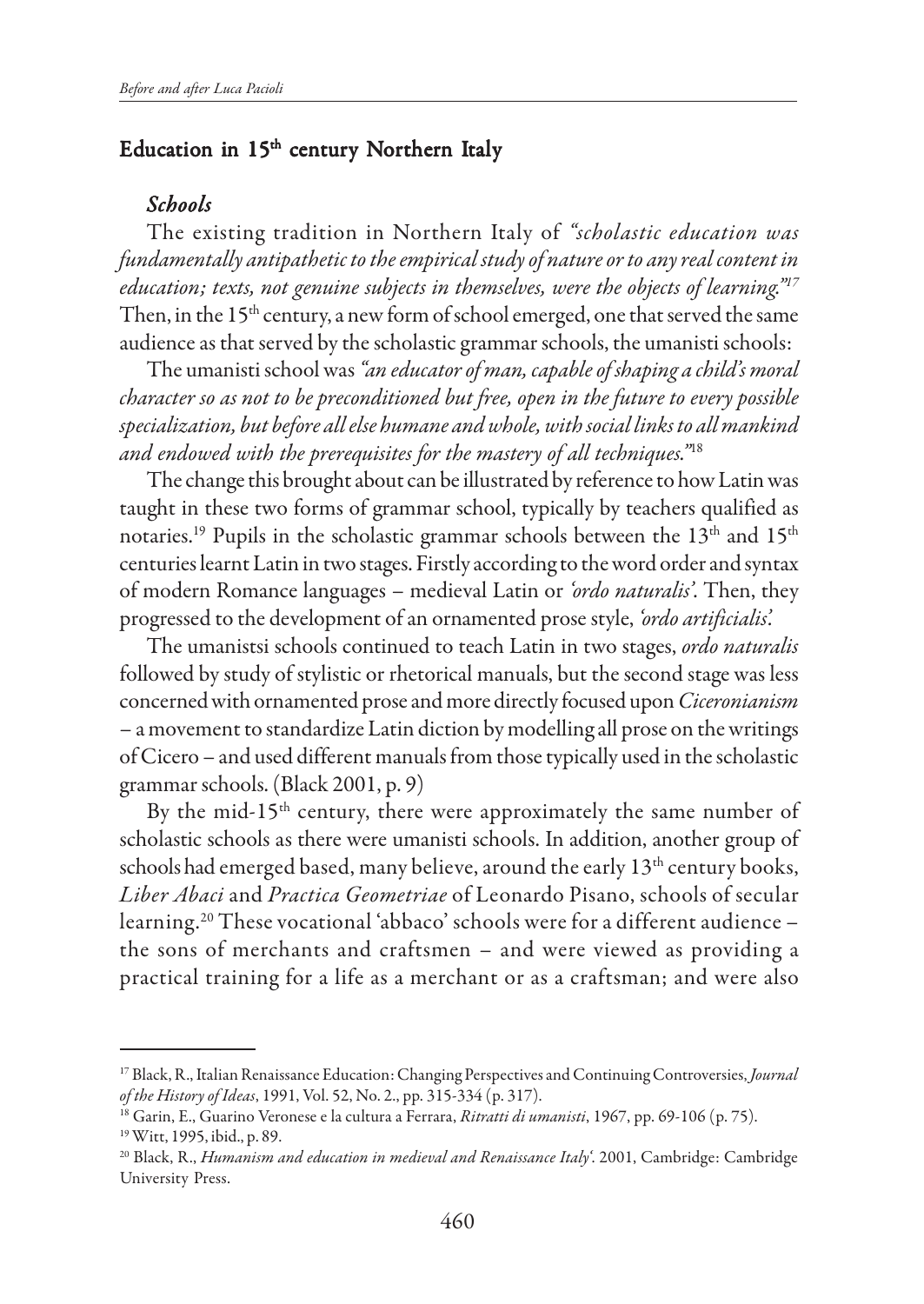sometimes attended by boys of noble families who wanted to pursue a profession for which such training would be useful.<sup>21</sup> Approximately the same number of pupils attended these schools as attended the scholastic and umanistsi schools combined.22 Compared to the high incidence of notaries teaching in the grammar schools, many of the teachers in the abbaco schools were *mensuratores* ('measurers'<sup>23</sup> in effect, surveyors, architects), mathematicians by training.

The abacco schools were initially funded by merchants and local communities. Pupils learnt some medieval Latin but only equivalent to the first of the two stages taught in the grammar schools and their texts and all teaching were otherwise in the vernacular. Other than in Florence, after an elementary level education typically including reading, writing, business correspondence, and notarial formulas, they progressed at the age of about 11 to secondary level where the syllabus predominantly focused upon business, with sufficient applied mathematics to provide an education for other trades and crafts, such as masons, architects, and artists, after which apprenticeship in a chosen trade began.<sup>24</sup> As a result of this education, *mathematical knowledge was by no means an exclusive guild 'secret,' but rather a common educational tool available to all those who had completed a scuola dell' abbaco."25*

In Florence, abbaco school education was more brief than elsewhere, though the focus was similar: after elementary school, *"parents were faced with a choice* [between sending their sons to an abbaco school or a] *grammar school. In the first, which lasted approximately two years, students learned the mathematical and accounting skills necessary for entering commerce. In the second, students studied Latin literature for up to four or five years, primarily with an eye to a learned vocation."26*

The material taught in the abbaco schools was contained in books written mainly by the teachers and much was borrowed from earlier similar works. The

<sup>21</sup> Ulivi, E., *Benedetto da Firenze (1429-1479) un maestro d'abaco del XV secolo: Con documenti inediti e con un'Appendice su abacisti e scuole d'abaco a Firenze nei secoli XIII-XVI*. Series: Bollettino di Storia delle Scienze Matematiche, 2002, Vol. 22. Roma: Istituti Editoriali e Poligrafici Internazionali. p. 11.

<sup>22</sup> Grendler, 1989, ibid.

<sup>23</sup> Pisa, for example, had mensuratores as early as 1164: [Accessed at www.tridente.it/venetie/essays/ essay05/note01\_5.htm on 30 May 2011]

<sup>&</sup>lt;sup>24</sup> Grendler, 1989, ibid.

<sup>&</sup>lt;sup>25</sup> Zervas D. F. (1975). The Trattato dell'Abbaco and Andrea Pisano's Design for the Florentine Baptistery Door, *Renaissance Quarterly*, 1975, Vol. 28, No. 4, Studies in the Renaissance Issue, pp. 483-503 (p. 485). 26 Witt, 1995, ibid., p. 84.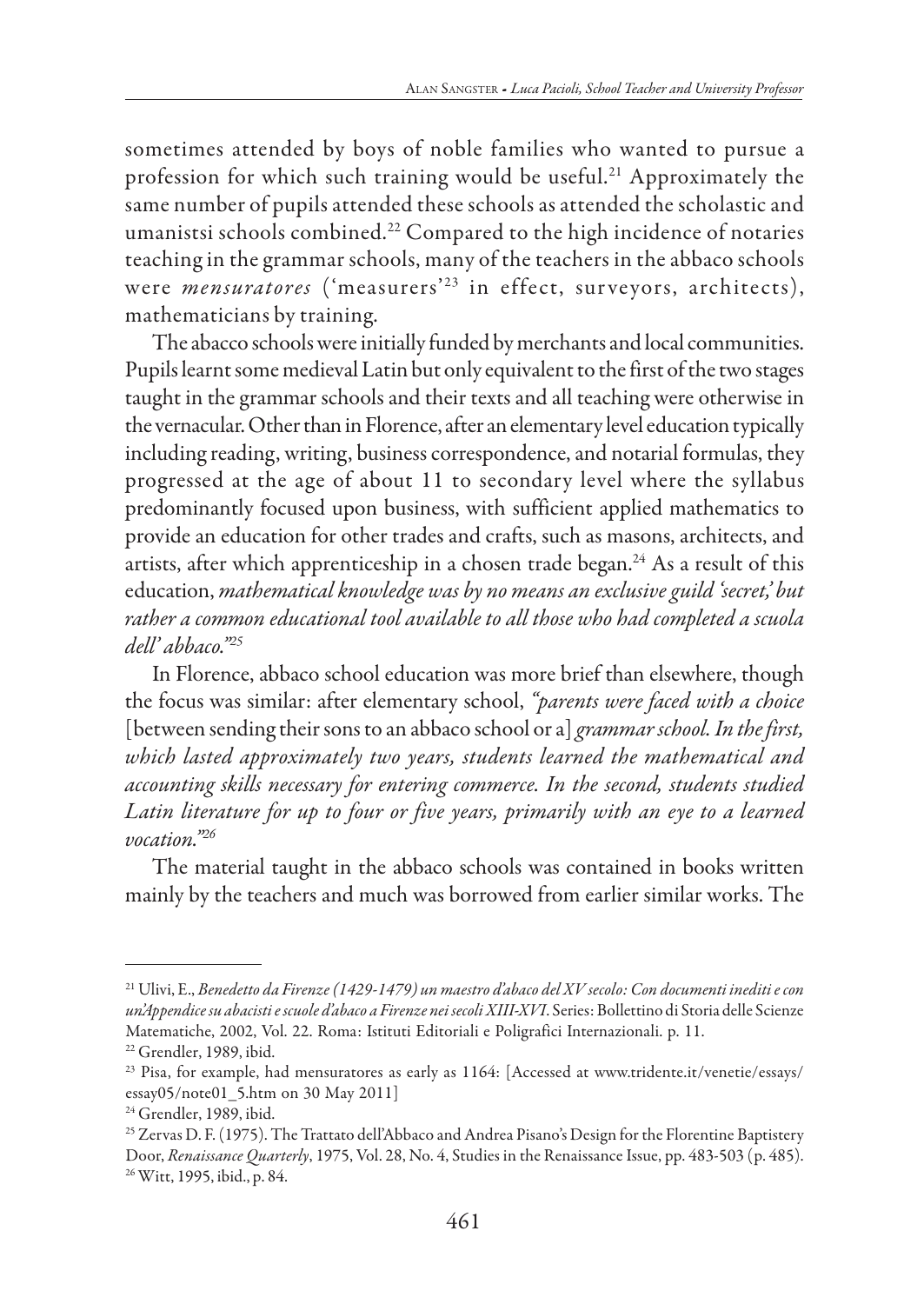mathematical historian Albrecht Heeffer believes that only the chapters in these texts on tables, operations on fractions, monetary units, problems of exchange, and applications of the rule of three were included in the abbaco curriculum and that the abbaco texts which contained other material were written to show off the author's skills in the art to other abbaco masters.

Elisabetta Ulivi goes further in her study of the abacco schools of Florence, suggesting that these texts were principally intended as aide memoires for those who had already studied in a scuola d'abaco and that, while most of the authors were abbaco teachers, some were written by merchants, artists and lovers of mathematics.<sup>27</sup>

The mathematical historian, Warren Van Egmond suggested in 1980<sup>28</sup> that these texts reveal a curriculum organised into six principle subject groups that presents a view of a school syllabus firmly founded in applied mathematics covering the topics which varied according to who was teaching it but, in general, pupils of these schools studied a syllabus that ranged from arithmetic to trigonometry, and geometry,<sup>29</sup> all from a perspective of their application to business, trade and craft. Adopting a partial focus upon recreational mathematics, techniques such as the Rule of 3 were learnt that could then be applied to solve business problems.

Above all, these abbaco schools were intended to provide vocational instruction and the knowledge taught was *"of a decidedly practical and down-to-earth nature… the vast majority of this [material was] not presented theoretically but rather in the form of practical problems to be solved by the student."30*

Most abbaco teachers were self-employed tutors working in their own singleteacher schools<sup>31</sup> rather than employed in schools with more than one teacher, though some were; and, as with personal tutors today, tutors taught the subjects they wished their pupils to learn. Bookkeeping and the Ledger were taught in some of these schools<sup>32</sup> from the early 14<sup>th</sup> century, if not before; but, if the number of extant texts from the  $14<sup>th</sup>$  and  $15<sup>th</sup>$  centuries containing material on these topics is any guide (only a handful including Benedetto Cotrugli's 1458 manuscript

<sup>27</sup> Ulivi, 2002, ibid.

<sup>28</sup> Van Egmond, W., *Practical Mathematics in the Italian Renaissance: a Catalog of Italian Abbacus Manuscripts and Printed Books to 1600*, 1981, Firenze: Editrice Giunti Barbèra.

<sup>29</sup> Van Egmond included algebra in his list but scholars now believe that algebra was not taught until the mid-16<sup>th</sup> century.

<sup>30</sup> Zervas, 1975, ibid. pp. 486-7.

<sup>&</sup>lt;sup>31</sup> Grendler, P. F., What Zuanne Read in School: Vernacular Texts in Sixteenth Century Venetian Schools, *The Sixteenth Century Journal*, 1982, Vol. 13, No. 1, pp. 41-54 (p. 43).

<sup>32</sup> Grendler, 1989, ibid. p. 319.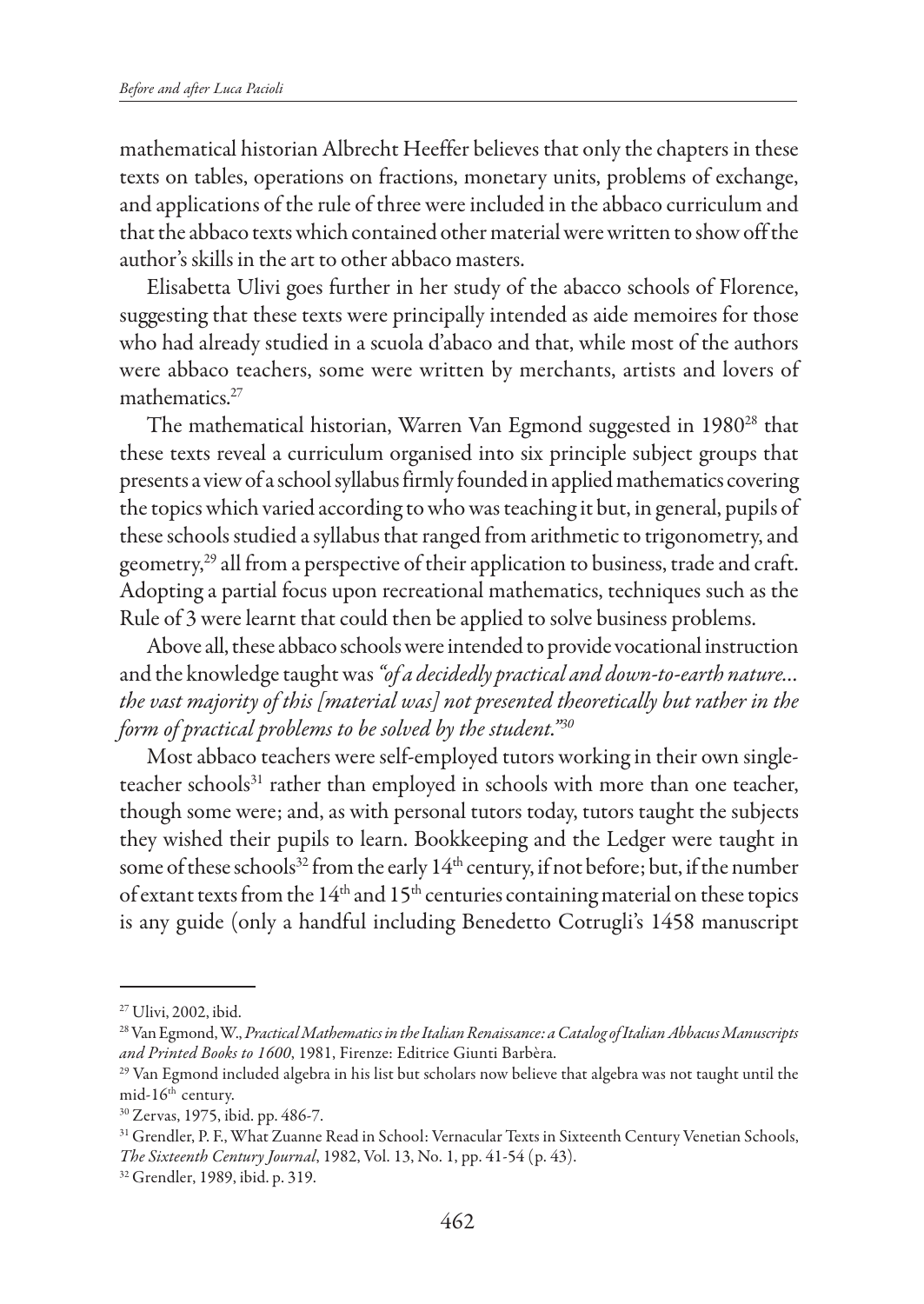book,33 predate Pacioli's *de Scripturis*) not many schools included these subjects in their curriculum.

### *Universities*

Universities in 15<sup>th</sup> century Italy, as in the rest of Europe, were in their infancy. To be considered a university, an institution of learning had to offer advanced instruction in law, arts, and medicine and have a minimum of six to eight professors teaching civil law, canon law, medicine, logic, natural philosophy and, usually, rhetoric in regular classes at an advanced level. They awarded doctorates and masters degrees, not undergraduate degrees. Their students were typically aged between 18 and 25. The professors delivered 'public' lectures, which were open to anyone to attend and were usually paid by the civil government (commune), though some charged the students fees as well. Before an institution could be considered a university, its commune had to possess a papal or imperial charter which authorised the conferral of licenses (*licentiae docendi* – licences to teach) and masters and doctoral degrees bearing the university's name.<sup>34</sup>

Mathematics was limited to one or two professors where it was taught. It was considered a part of natural philosophy and linked through astrology to medicine. In Bologna in the early  $15<sup>th</sup>$  century, teaching of mathematics (then entitled, "astrology") started with Euclidean arithmetic and geometry plus astronomy in first year, astrology was added in the second and third years, and the fourth year was spent studying astronomy and astrology. When astrology ceased to have importance, the name changed to "astronomy" before finally settling on "mathematics" by the mid-16<sup>th</sup> century. This was the pattern in most of the Italian universities where mathematics was taught.<sup>35</sup>

All Italian university towns had faculties of theology, but local mendicant order friars, especially Dominicans and Franciscans, lacking links to the university for arts, medicine, and law, did most of the theology teaching in their own monasteries, which also provided almost all of the students.

The first university in Italy was founded in Bologna in the 12<sup>th</sup> century. Padua

<sup>33</sup> Cotrugli, B., *Il Libro dell' Arte di Mercatura*, 1458, Manuscript book, Napoli. In Tucci, U., Benedetto Cotrugli, Raguseo: Il Libro dell' Arte di Mercatura, 1990, Venezia: Arsenale Editrice: pp. 129-255.

<sup>34</sup> Grendler, P.F., *The Universities of the Italian Renaissance*. Baltimore: The Johns Hopkins University Press, 2002, pp. 3-5.

<sup>35</sup> Grendler, 2002, ibid., pp. 422-429.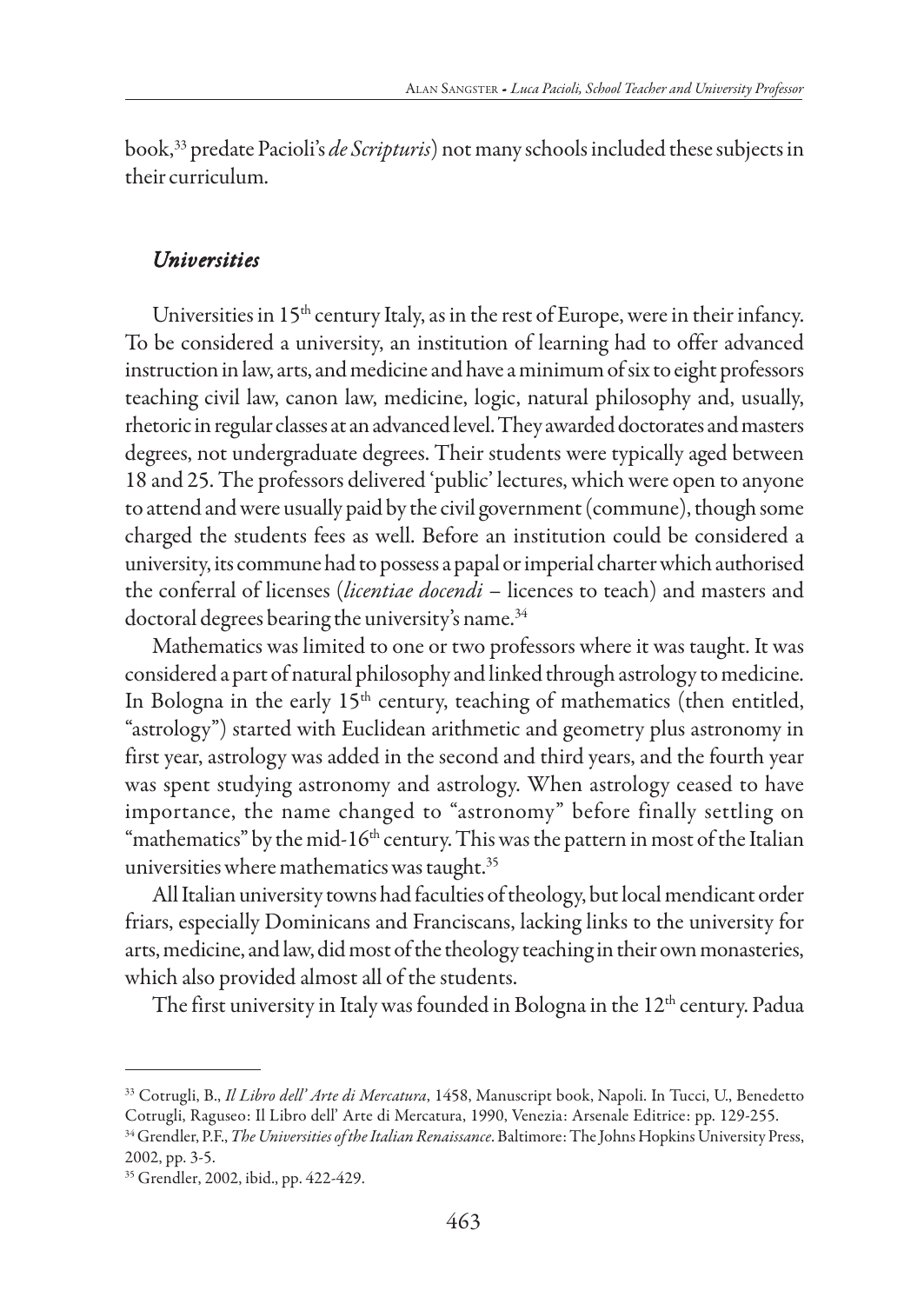was founded in 1222 (becoming the university for Venice when the city was conquered by the Venetian Republic in 1405), followed between 1343 and 1445 by universities in Naples, Siena, [Parma (which operated briefly between 1361 and 138736], Rome, and Perugia; and then Pisa, Florence, Pavia (the university for Milan), Turin, Ferrara, and Catania. The next was not founded until the late 16<sup>th</sup> century.37

These were, therefore, the 12 Italian universities in which Pacioli could have worked. In addition, there were six 'incomplete' universities in Arezzo, Modena, Piacenza, the two Venetian schools of the Rialto (where Pacioli himself attended public lectures in the 1460s) and San Marco, and the Casa della Sapienza in Pistoia. All offered university level instruction but none had sufficient professors to be recognised as 'universities'. There were also four 'universities' which did not offer advanced instruction: Genoa, Lucca, Urbino, and the College of Physicians in Venice.<sup>38</sup>

### Where Pacioli worked as a teacher

Teachers employed to work in abbaco schools were often paid by the commune, through the local university.39 As a result, it is difficult and often impossible to detect from surviving records whether teachers were employed to teach in a school or in a university. However, in Pacioli's case, there are surviving documents, such as municipal records from Perugia and Florence which Baldassarre Boncompagni found and published in 1869 $^{40}$  that indicate the level at which he was teaching. In addition, the limited number of universities in Italy during Pacioli's lifetime helps to eliminate the possibility that he was employed to teach in a university in some instances.

In the early stages of his career, Pacioli did not have a masters degree or a doctorate. It took four years to obtain one and, while he did attend public lectures at the Scuola di Rialto in Venice in the 1460s, it was an 'incomplete' university and

<sup>36</sup> Grendler, 2002, ibid., pp. 126-7

<sup>37</sup> Grendler, 2002, ibid., p. 2; D'Elia, 2005, ibid., p. 271.

<sup>38</sup> Davies, J., Review. *Renaissance Quarterly*, 2003, Vol. 56, No. 3, pp. 757-758 (p. 757).

<sup>39</sup> Grendler, 1989, ibid.

<sup>40</sup> Boncompagni, B. (1879). Intorno aIle vlte inedite di tre matematici Appendice di documenti inediti relativi a Fra Luca Pacioli, *Bullettino di Bibliografia e di Storia delle Sclenze Matematiche e Fisiche*, 1879, Anno XXII, pp. 432-438.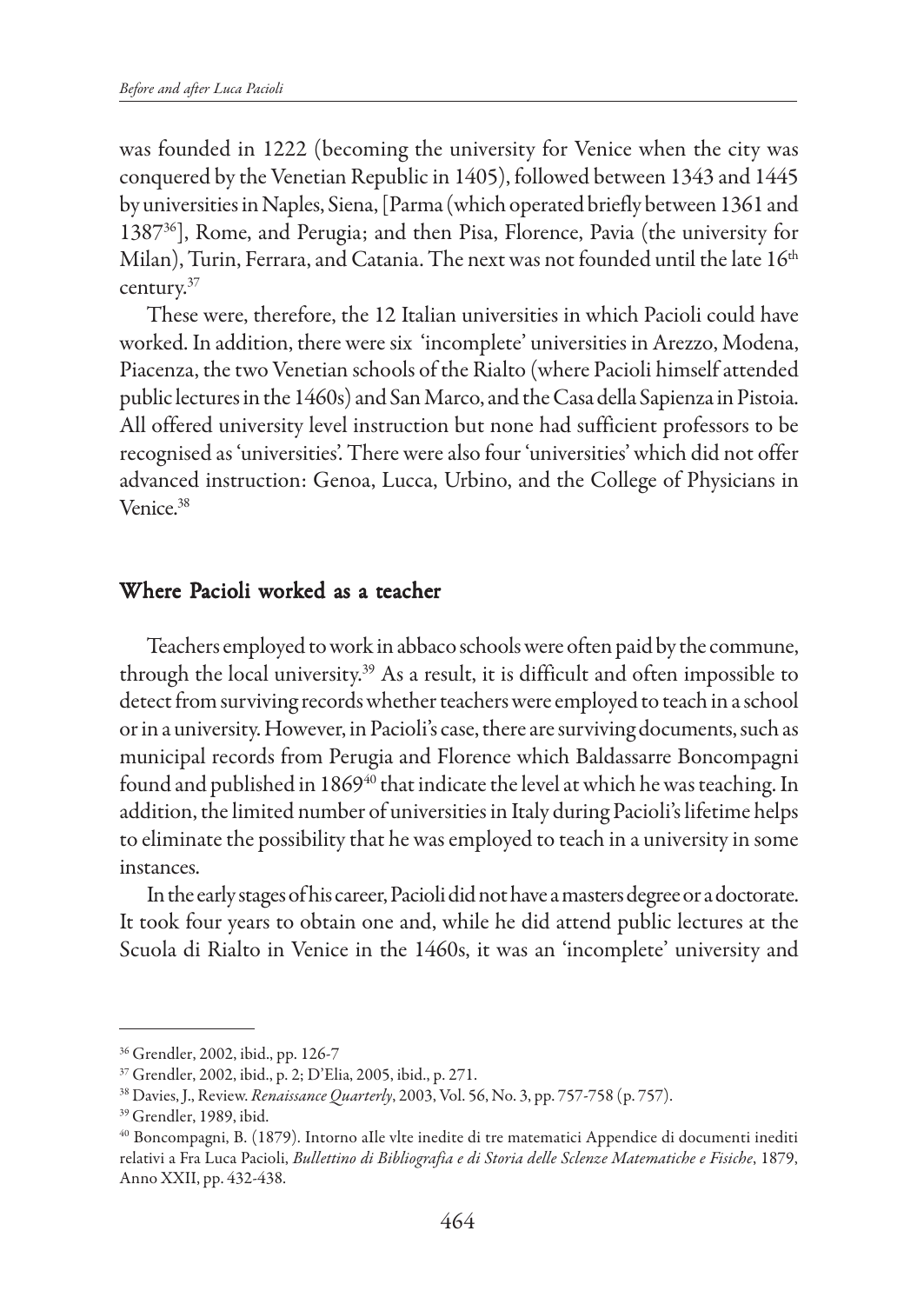unable to award degrees<sup>41</sup> and, therefore, *licentiae docendi*, which were needed to have the right to teach in universities. Pacioli himself never indicated he did more than attend public lectures under Domenico Bragadino at the Scuola di Rialto.

Paciol's first biographer, Bernardino suggested in 1589 that Pacioli became a friar soon after leaving Venice in 1470 but that his mathematical studies delayed his obtaining his master of theology degree.<sup>42</sup> Elisabetta Ulivi recounted in 2009 how Pacioli was seen in Sansepolcro dressed as a friar on February 26, 1471, and again on August 20, 1472 and August 11, 1473.<sup>43</sup> Pacioli would almost certainly have still have been a novitiate in 1471: it was necessary to spend between one and three years in that position before ordination. But, after spending the necessary time as a novitiate he would have been ordained as a friar by the time he left Sansepolcro for Perugia in 1475.

It has been suggested that Pacioli spent some time in Naples in 1472 first working as a merchant and then teaching privately.<sup>44</sup> However, the former is impossible if he had been ordained by then. The latter is, however, possible and he may have been in Naples teaching abbaco<sup>45</sup> at some point in that year either before or after he is known to have been in Sansepolcro that August.

From 1475 to1477, he was teaching at the abbaco level in Perugia. The municipal records of the city reveal that he was then appointed as a teacher of abbaco from 1477 to 1480.46 In 1481, he was in Zara (Croatia) and wrote a book on more advanced algebra while there, but there is not evidence that he was also teaching.

It is believed that between mid-1480 and mid-1484 he obtained his degree in theology: on September 24, 1484 he was mentioned as having the title 'Magister Professor'.<sup>47</sup> Despite his then being qualified to teach in universities, when he returned to Perugia in November 1486 his appointment was again as a teacher of abbaco and continued until April 1488. When he returned to Perugia in November 1510, it was again as a teacher of abbaco.

<sup>41</sup> Ross, 1976, ibid., p. 529.

<sup>42</sup> Baldi, B., Fra Luca dal Borgo S. Sepolcro, 1589, c. 180r. Republished in Boncompagni, B. (ed.), *Bulletino di bibliographia e di storia delle scienze matematiche e fisiche*, 1879, Volume XII, pp. 421-427.

<sup>43</sup> Ulivi, E., Nuovi documenti su Luca Pacioli. In Giusti, E. and Martelli, M. (eds.) *Pacioli 500 Anni Dopo*. Sansepolcro: Centro Studi "Mario Pancrazi", 2009, pp. 19-58.

<sup>44</sup> Taylor, R. E., *No Royal Road*. Chapel Hill, NC: University of North Carolina Press, 1942.

<sup>&</sup>lt;sup>45</sup> He had no yet obtained his degree in 1472 and so could not have been teaching in the university.

<sup>46</sup> Boncompagni, 1879, ibid. pp. 432-437.

<sup>47</sup> Ulivi, 2009, ibid., p. 35.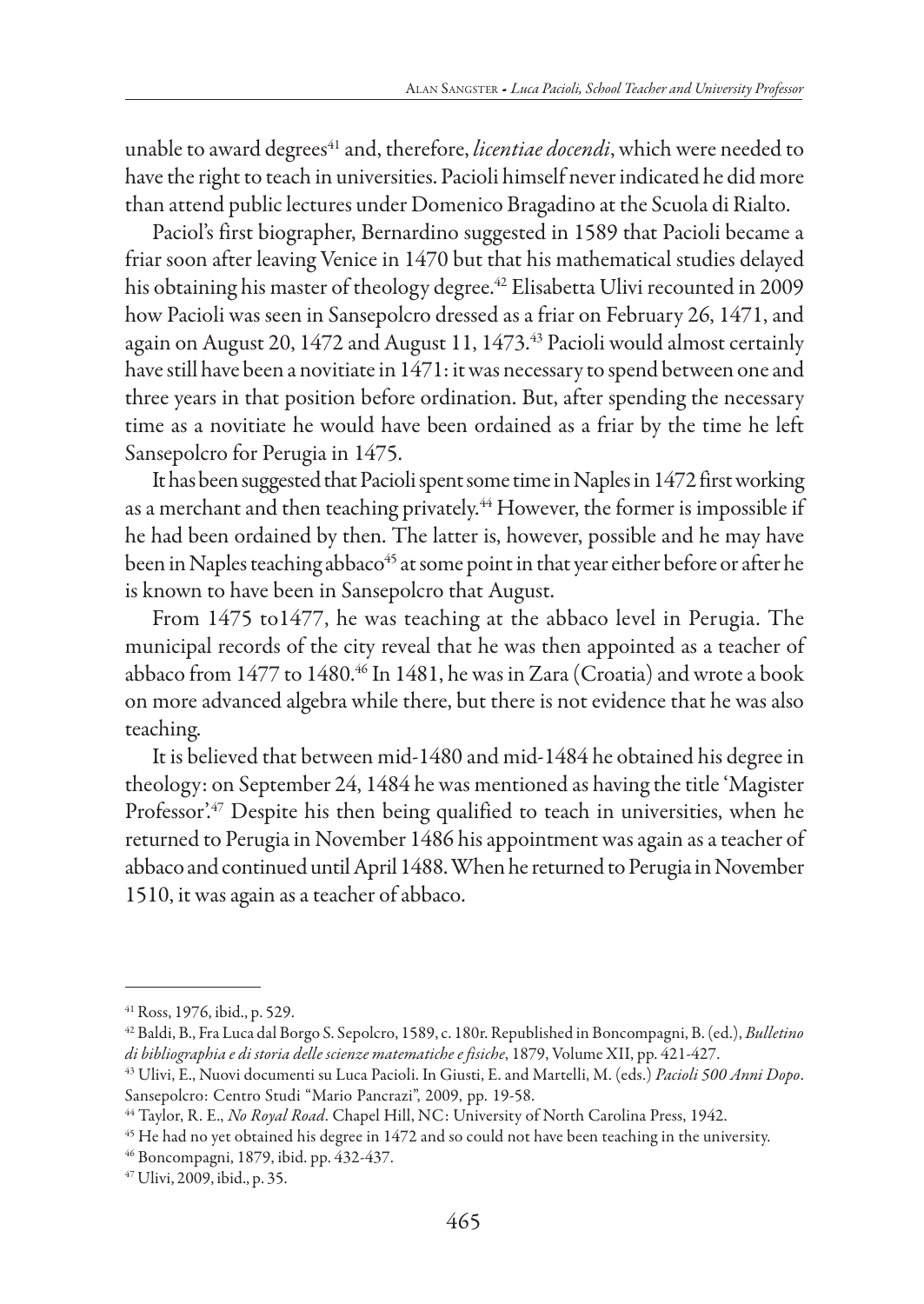Thus, throughout the three periods when he worked in Perugia (between 1475 and 1480, between 1486 and 1488, and in 1510-11), he was consistently appointed as a teacher of abbaco. The records relating to his appointment in 1510, reveal that he asked to be appointed to teach abbaco and geometry in school: "*During that year he will offer classes (keep schools) in the art of geometry and abbaco with no other salary as others before him and he himself had done and intends to do."*<sup>48</sup>

At this point, we are faced with a mixture of opinion. Albrecht Heeffer does not believe that Pacioli ever taught abacco after the 1460s. Mario Biagioli takes a different view: that Pacioli was only a teacher of abbaco (a theory that his very low salary in Perugia certainly supports). However, he believes that the University of Perugia created a chair, *ad docendum aritmeticham seu abicum et geometrium*, before 1412 and that Pacioli was appointed to that chair in 1486, to teach 'arithmetics' (abbaco).<sup>49</sup> Paul Grendler accepts that maestri d'abbaco were often paid through universities but believes that abbaco was not taught in universities.<sup>50</sup> The Perugian Commune records show that Pacioli was paid by the Commune; they do not mention his working in the University; but, they do appear to mention "schools" in his appointments in 1477 and 1510.

Which interpretation is more plausible? I am convinced more by the views of Grendler than those of Biagioli, who was writing before Grendler but whose work Grendler does not cite in his book on Italian universities of the Renaissance published in 2002 which, in itself, is not remarkable – it was not as easy in the late  $20<sup>th</sup>$  century to find articles on this or any topic as it is today. Biagioli himself states that his lists of teachers at universities is mainly sourced from secondary sources and should not be treated as documentary evidence. We can only trust the sources we have and Biagioli's views are feasible if the findings of specialists on Renaissance education such as Oskar Kristeller and Paul Grendler are set aside. If we do so, we can argue that abbaco topics were taught at the University of Perugia but that requires that we also set aside the work of mathematical historians, such as Jens Høyrup and Albrecht Heeffer, and that is, to me, a step too far.

The combination of what we can read in the extant commune records and from these scholars of education in the Renaissance tells us that men without degrees were not allowed to teach in university, that university was not the level at

<sup>48</sup> Boncompagni, 1879, ibid., p. 437.

<sup>49</sup> Biagioli, M., The Social Status of Italian Mathematicians 1450-1600, *History of Science*, 1989, 27, pp. 41- 95.

<sup>50</sup> Grendler, 1989, ibid., footnote 40, pp. 419-420.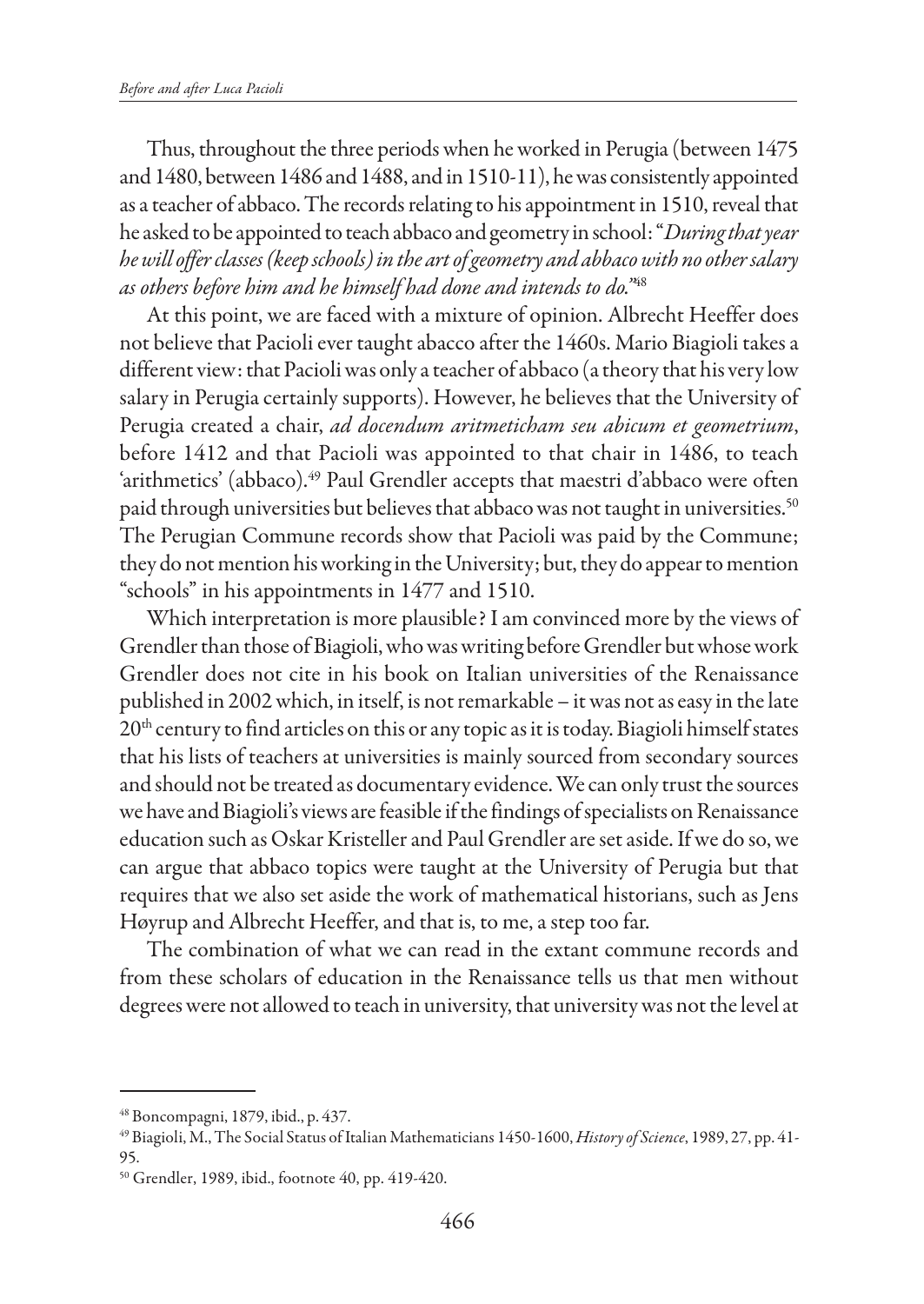which a maestro d'abbaco taught, and that Pacioli was appointed as a maestro d'abbaco in all his appointments to teach in Perugia.

Upon leaving Perugia some time after April 1488, he went to Rome and obtained a public lectureship<sup>51</sup> at the university.<sup>52</sup> His next teaching appointment was in Naples<sup>53</sup> where he was appointed as a public lecturer at the university, probably for some time during the period between July 1489 and October 1990, perhaps also in 1491.<sup>54</sup>

In 1491, while in Sansepolcro, Pacioli was instructed by his order to close the school for secular children, presumably an abbaco school. He may have next taught in the University of Padova in 149355 while, from dates in *De Scripturis* (his treatise on bookkeeping) he was working on his manuscript for *Summa Arithmetica*.

Following the publication of *Summa Arithmetica* in November 1494, his next known move was to Milan where he taught as a public lecturer in mathematics between 1496 and 1499 in the Scuole Palatine,<sup>56</sup> the most prestigious higher school in Milan. However, he was listed on the roll of the University of Pavia and his appointment in Milan was for the university.57

His next known teaching appointment was for the University of Pisa, which was located temporarily in Florence between November 1500 and the end of October 1506.58 The municipal records in Florence for appointments between 1500 and 1504 indicate that Pacioli, teacher of mathematics, was employed to teach Euclid.59 During 1501-2, he was also listed as a teacher of mathematics at the University of Bologna but there is doubt that he ever took up the appointment,  $60$ though having two concurrent appointments would not have been impossible. In 1508, he was teaching in Venice<sup>61</sup> at the Scuola di Rialto,<sup>62</sup> though Ross<sup>63</sup> does not

<sup>51</sup> Baldi, 1589, ibid., carta 181r.

<sup>52</sup> Grendler, 2002, ibid., pp. 59-60; Taylor, 1942, ibid., p. 161.

<sup>53</sup> Antinori, 2000, ibid., p. 13.

<sup>54</sup> Ulivi (2009, p. 36) suggests that Pacioli was in Naples either between April 1488 and April 1489 or between July 1489 and October 1490, but the earlier date is not possible if he was working in Rome between 1488 and 1489.

<sup>55</sup> Antinori, 2000, ibid. p. 13.

<sup>56</sup> Ulivi, 2009, ibid., p. 38.

<sup>57</sup> Grendler, 2002, ibid., p. 87.

<sup>58</sup> Antinori, 2000, ibid., p. 14

<sup>59</sup> Boncompagni, 1879, ibid., p. 438.

<sup>60</sup> Antinori, 2000, ibid., p. 14

<sup>61</sup> Bagni, G. T., *Luca Pacioli, the mathematics of his time and De viribus quantitatis.* Forward accompanying Luca Pacioli's De Viribus Quantitatis. Petruzzi: Città di Castello, pp. 21-28, 2009, p. 21.

 $62$  Ceci, F., Fratini, F., Marioli, G., Pecchia, M., and Ricci, G., Luca Pacioli e la figura del mercante all'alba dell'età moderna con particolare riferimento a Venezia. In Martelli, M. (ed.) *Pacioli Fra Arte e Geometria*. Sansepolcro: Centro Studi "Mario Pancrazi", 2010, pp. 73-89 (p. 78).

<sup>63</sup> Ross (1976), ibid.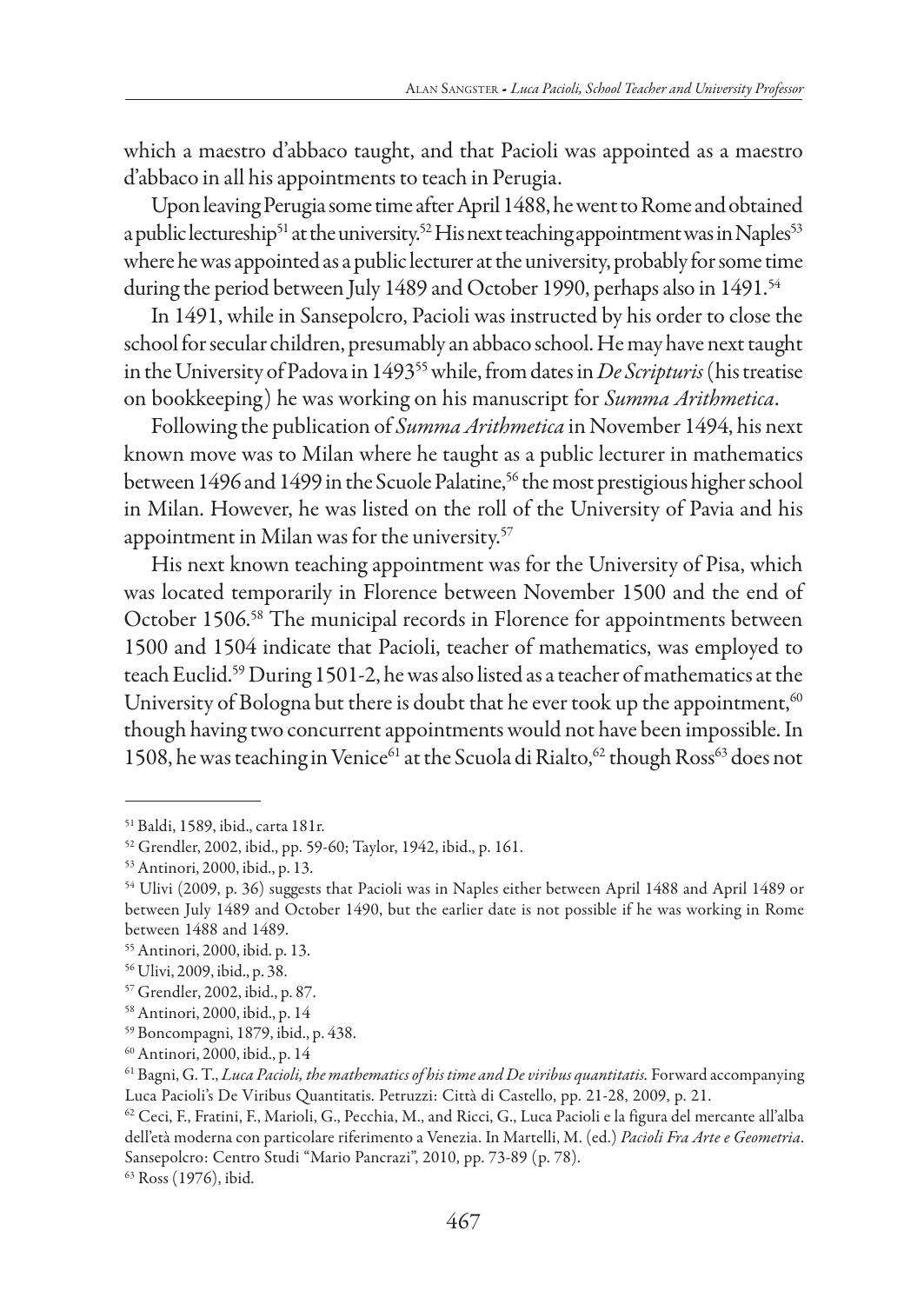list Pacioli among those identified from the available records as having done so, suggesting that these were invited guest lectures.

It is not known where Pacioli spent all the years of his life but, of those periods for which details have survived and based upon the analysis above, where and when and at what level Pacioli taught is shown in Table 1. That there are gaps in the dates is entirely understandable. Pacioli was a senior member of his religious order and had many duties to perform in that role that would have required his full-time attention. He would also have spent considerable time gathering the material he included in *Summa Arithmetica* during the 1480s and early 1490s and for the publication of a number of titles in 1509.

| When    | Where                  | Level      |
|---------|------------------------|------------|
| 1464-70 | Venice                 | Abbaco     |
| 1472-74 | <b>Naples</b>          | Abbaco     |
| 1475-80 | Perugia                | Abbaco     |
| 1486-88 | Perugia                | Abbaco     |
| 1488-89 | Rome                   | University |
| 1489-91 | <b>N</b> aples         | University |
| 1491    | Sansepolcro            | Abbaco     |
| 1493    | Padova                 | University |
| 1496-99 | Milan                  | University |
| 1500-06 | Florence <sup>65</sup> | University |
| 1501-02 | Bologna <sup>66</sup>  | University |
| 1507-08 | Venice                 | University |
| 1510-11 | Perugia                | Abbaco     |
| 1514    | Rome                   | University |

Table 1: Where and at what level Pacioli taught<sup>64</sup>

Thus, during his career, Pacioli worked in six of the 12 Italian universities, may have worked in another (Perugia) and also did some teaching at the 'incomplete' university at the Scuola di Rialto in Venice. He taught at the abbaco level in Venice, Naples, Perugia, and Sansepolcro. To the latter could be added his tuition of

<sup>64</sup> An earlier version of this table appeared in Sangster, A. and Scataglinibelghitar, G., Luca Pacioli: The Father of Accounting Education, *Accounting Education, an international journal*, 2010, Vol. 19, No. 4, pp. 423-438.

<sup>65</sup> Pacioli taught in Florence during the period it was the temporary location of the University of Pisa.

<sup>&</sup>lt;sup>66</sup> Pacioli may never have taken up this appointment: Antinori, 2000, ibid. p. 14.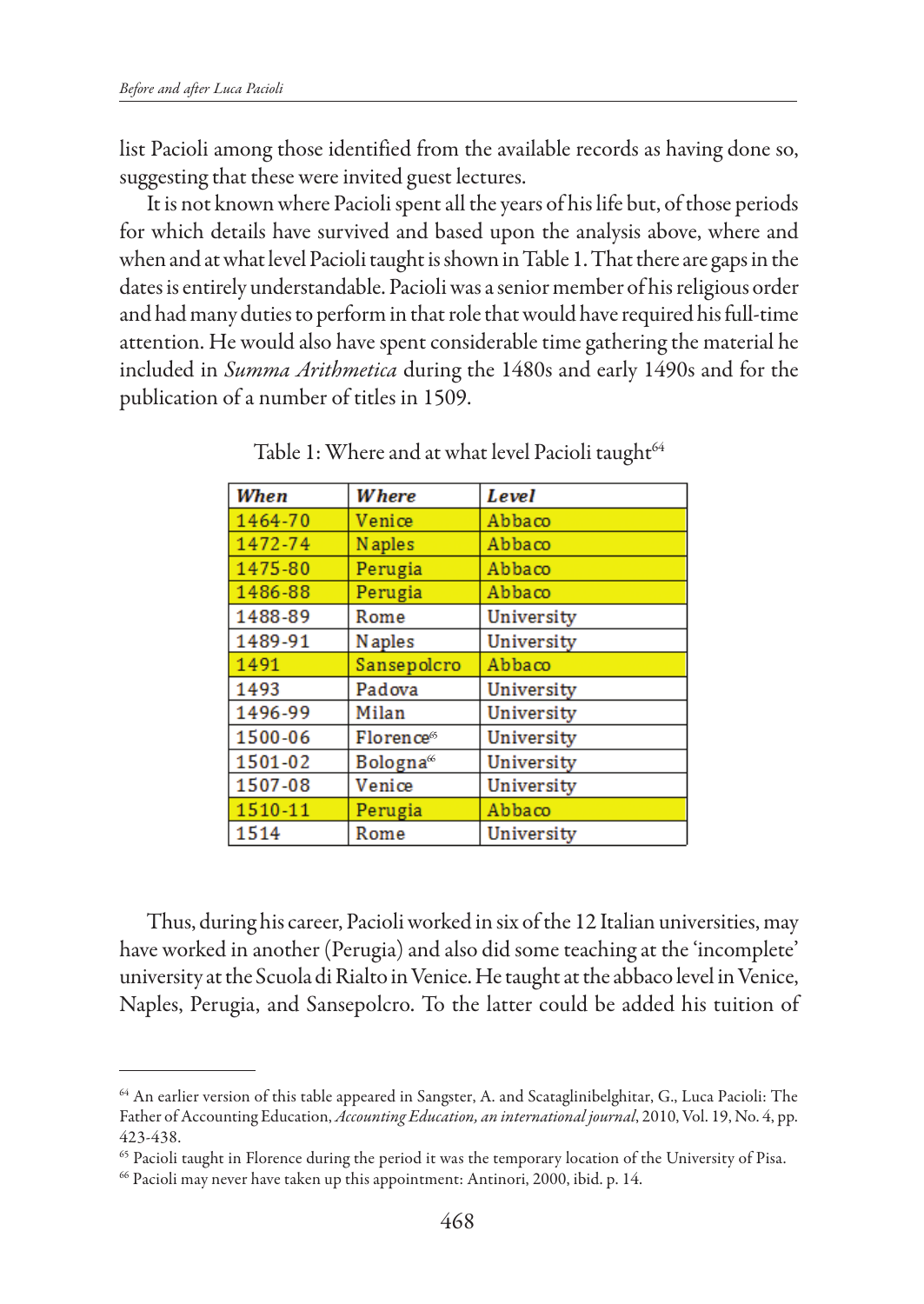Leonardo da Vinci in Milan, though he clearly took Leonardo well beyond the level of abbaco instruction; and tuition of Albrecht Durer. Given his love of teaching and of spreading awareness and understanding of the relevance of mathematics to everything, it is likely that he taught many others of whom we have no details.

Pacioli's experience of teaching at both school and university level gave him a unique insight into the manner in which people of all ages learn and led to his identifying a better way to teach which he applied in his teaching of arithmetic and algebra and, in a similarly revolutionary manner, to his teaching of double entry bookkeeping.

### Pacioli, the innovative compiler and teacher

For 200 years after Fibonacci's *Liber abaci*, abbaco texts were, typically, quite brief. However, as Elisabetta Ulivi describes, in the 15<sup>th</sup> century:

*"Manuscripts began to appear that, in scope and content, are placed at a much higher level than other abacus texts. These works… are considered to be large compendia of mathematical knowledge of the time. They cover, in a systematically organised manner, all subjects typical of the mathematics of the abacus, with the addition of questions often completely absent or only partially present in the shorter abacus texts."67*

Ulivi refers to the work of Benedetto de Firenze (1429-79), spread across two separate manuscripts: *Praticha d'arismetricha* and *Praticha di geometria*. However, the indisputedly largest compendium of this type was Pacioli's *Summa Arithmetica* of 1494 – the manuscript for *Summa Arithmetica* was about five times the size of *Praticha di geometria*<sup>68</sup> – and, in the words of Maccagni and Giusti, not only was it a large book, it "*was an all encompassing work which summarised and rendered obsolete everything previously written about abbaco."69*

Some view *Summa Arithmetica* as rather more than simply an abbaco teaching text and reference manual for merchants. Albrecht Heefer believes that, in the case of algebra, because of the innovative manner in which he dealt with the subject, revolutionised the way in which it was taught thereafter and, *"raised the testimonies*

<sup>67</sup> Ulivi, 2002, ibid, translation by the author.

<sup>68</sup> Heeffer, A., Problem Solving to Argumentation: Pacioli's Appropriation of Abbacus Algebra. *Foundations of Science*, 2008, Vol.13, No. 2, pp. 149-161.

<sup>69</sup> Maccagni, C. and Giusti, E.. *Luca Pacioli e la matematica del Rinascimento*. Firenze: Giunti, 1994, p. 18.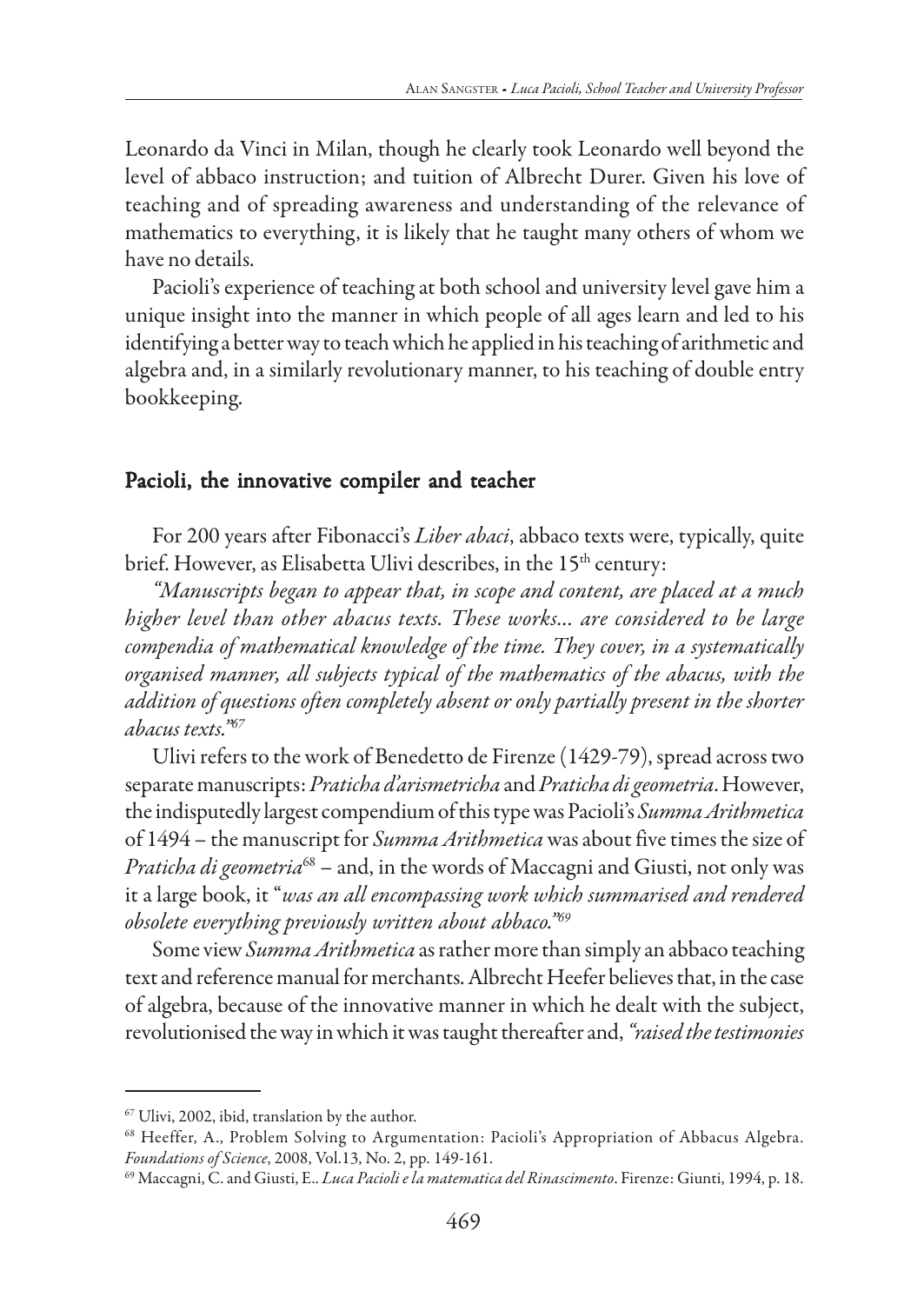*of algebraic problem solving from the abacus masters to the next level of scientific discourse, the textbook*…"70 *…"Pacioli's appropriation of abacus texts in his Summa initiated an important restructuring of algebraic derivations into a theoretical introduction and its application in problem solving."*<sup>71</sup>

# The transformation of Pacioli, the educator

What other abbaco texts, including Pacioli's Perugia manuscript of 1478, had all done was to present each problem as if it were one of a kind and then solve it using algebra. There was no immediate sense of generalisation. By the time he wrote *Summa Arithmetica*, Pacioli had come to appreciate that generalisation was not only possible, it was better.72

In Distinctio 6 of *Summa Arithmetica*, Pacioli abandons the traditional abbaco approach of presenting problems solved using algebra and, instead, presents a series of general propositions (or, 'keys') covering problems on proportions and partitions, demonstrates each one with an example, mainly taken from other abbaco texts. His 'keys' are the theorems of Euclid and he states that such problems can be solved either using algebra or using a theorem of Euclid. He does not use algebra at that point to prove these keys but waits until he is discussing algebra in Distinctio 8. Before doing so, in Distinctio 7 he lists his 'keys'.73

By simply providing general principles upon which to make calculations of proportions and partitions, he avoided the need to introduce algebraic concepts at that level of education. As Heeffer puts it, this "*was a completely new concept for the abbacus tradition. We would argue that the idea is so essential to the rhetoric of a textbook that its first appearance in the Summa by Pacioli made… this early printed work the first textbook on algebra."*<sup>74</sup>

<sup>70</sup> Heeffer, A., *The Rhetoric of Problems in Algebra Texbooks from Pacioli to Euler.* Preprint. Ghent University Centre for Logic and Philosophy of Science, Ghent, 2005, pp. 18-19. [Accessed on 4 June 2011 at http:/ /logica.ugent.be/albrecht/thesis/AlgebraRhetoric.pdf ]

<sup>71</sup> Heeffer, 2005, ibid., p. 35.

<sup>72</sup> Heeffer, A., 2010a [From the second unknown to the symbolic equation In: Heeffer, A. and Van Dyck, M., (eds.), *Philosophical Aspects of Symbolic Reasoning in Early-Modern Mathematics*, London: College Publications, pp. 57-102] attributes this to Pacioli's knowledge of the *Trattato di Fioretti* of Antonio de' Mazzinghi (c. 1380), an abbaco tutor and expert in perspective who worked in Florence at the Scuola di Santa Trinita [Camerota, 2006, ibid., p. 324]

<sup>73</sup> Heeffer, A., Algebraic partitioning problems from Luca Pacioli's Perugia manuscript (Vat. Lat. 3129), Sources and Commentaries in Exact Sciences, 2010b, Vol. 11, pp. 3–52 (pp. 19-20).

<sup>74</sup> Heeffer, 2008, ibid., p. 152.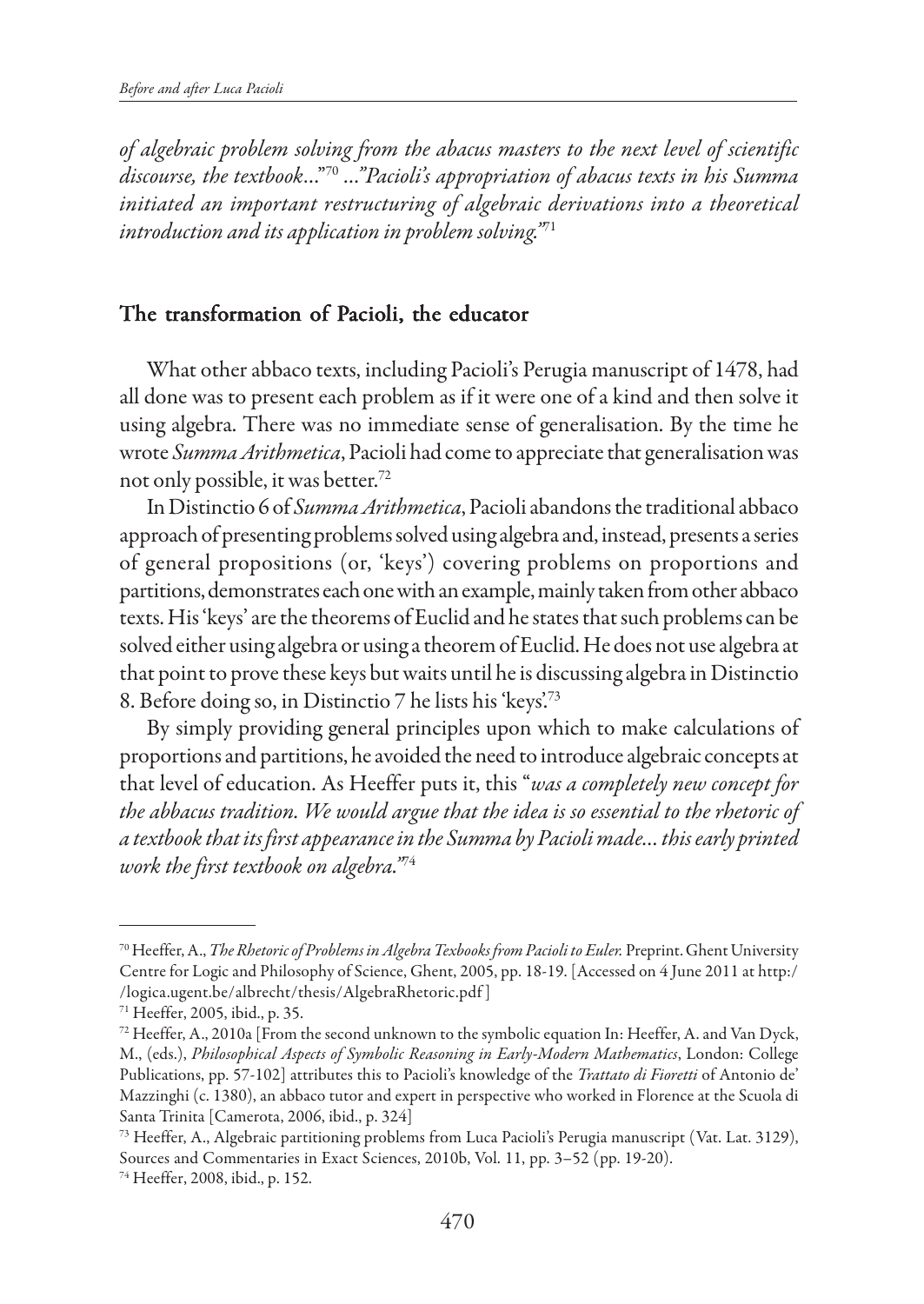Pacioli knew how to teach, knew what to teach, and knew how to present his teaching on a page of text in a manner that is not only accessible through his use of language but, also, enlightens students of all levels of experience and expertise. In doing so, he gave students of abbaco the principles of algebra in the classroom where previously they had simply learnt how to solve a range of seemingly unconnected problems. *Thereby, he shifted their knowledge from reliance on examples to reliance on generalizable principles.*

Those who subsequently consulted his *Summa Arithmetica* or the abbaco texts of his predecessors could then amplify their understanding through a study of the algebra, but students who experienced Pacioli's method in the classroom were far better equipped to deal with situations where knowledge of algebraic principles was useful. In effect, in true humanist educational spirit, he brought a level of understanding to everyone that had previously been, paraphrasing Heeffer,75 *"a trade secret passed to the few."*

*Summa Arithmetica* demonstrates that Pacioli taught mathematics in this way and he would have had sufficient classroom experience to know the approach he adopted worked. But, in the case of *De Scripturis*, he adopted a similar approach despite there being *no* evidence that he *ever* taught the subject of double entry bookkeeping.

*De Scripturis*, exemplifies what we now consider to be the desirable attributes of a text designed to instruct.76 Within it, he presented instruction in double entry bookkeeping in a manner that has not been repeated since, in which he learnt from the development in his approach to teaching algebra to focus upon learning from principles and so removed numbers from the instruction of double entry bookkeeping as much as possible so as not to interfere with the learning (also from principles), $77$  an approach that has been found to be highly effective in a modern classroom.78 It is unfortunate for generations of students of accounting that his unique generalisable-principles-based approach to the teaching of double entry bookkeeping was overlooked, leaving its teaching for hundreds of years to those who believed in the benefits of teaching from examples rather than teaching from

<sup>75</sup> Heeffer, A., 2011, In correspondence with the author.

<sup>76</sup> Sangster, A., Stoner, G., and McCarthy, P., Lessons for the classroom from Luca Pacioli¸ *Issues in Accounting Education*, 2008, Vol. 22(3): 447-457.

<sup>77</sup> Sangster, A. and Scataglinibelghitar, 2010, ibid.

<sup>78</sup> Sangster, A., Franklin, E., Abdul-Rahim, J., and Alwis, D., Using Pacioli's medieval text in today's introductory accounting course. Paper presented at the British Accounting Association Special Interest Group in Accounting Education annual conference, Dublin, Ireland, 2010, 26-28 May.